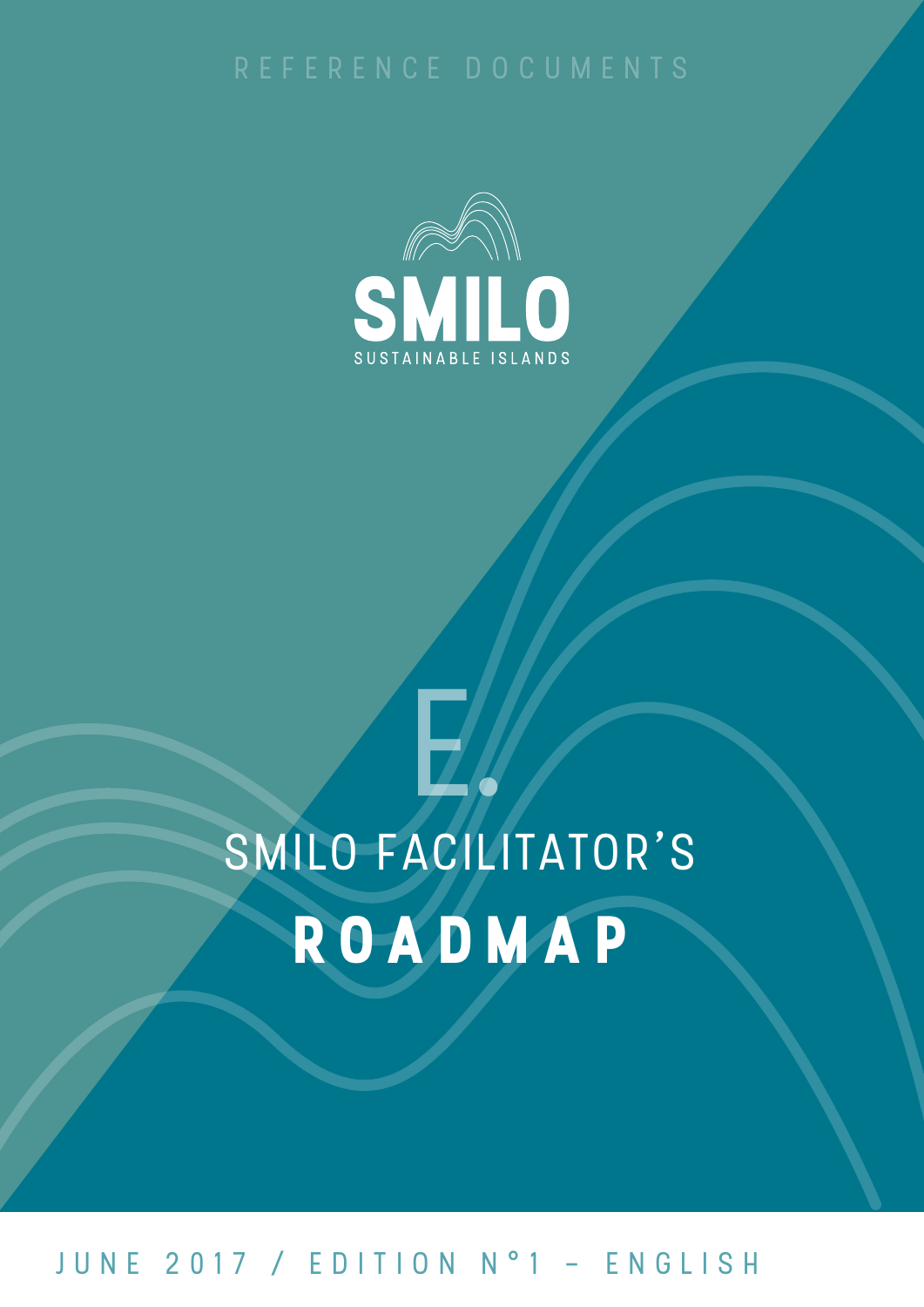## **S M I L O fac ili tator' s roadmap**

A SMILO facilitator may be designated to serve as a liaison between the island and the SMILO office during the certification process. They should be chosen based on their skills, experience and/or their privileged relationship with a specific island.

### The SMILO facilitator is the interface between the island and the SMILO office, they should:

- Support the island during all the stages of certification, in order to help it obtain the label:
- Inform the office of any potential changes and unexpected developments during the island's process and application.

#### As a stakeholder of the SMILO program, the facilitator must commit to:

• adhering to the program's philosophy (signing the declaration of small islands and strategic principles),

- knowing all the program's methodology documents,
- promoting the exchange of knowledge and the synergy between activities, programs and initiatives of other partner islands.
- being open and receptive to the island,
- respecting the network of stakeholders and existing organisational structures,
- having an adaptable approach to the varied social and cultural contexts of the island,
- monitoring the island at least until obtaining the label.

#### They have a fundamental role in all stages of the process:

#### 1) Creation of the Island Committee

The facilitator is in charge of supporting (if needed) the island stakeholders during the creation of the Island Committee. They facilitate exchanges, may have to conduct meetings, inform and advise.

#### 2) Signing of the declaration of the Islands and of the cooperation agreement

The facilitator ensures that the documents are understood and that the commitments made are carried out in good conditions.